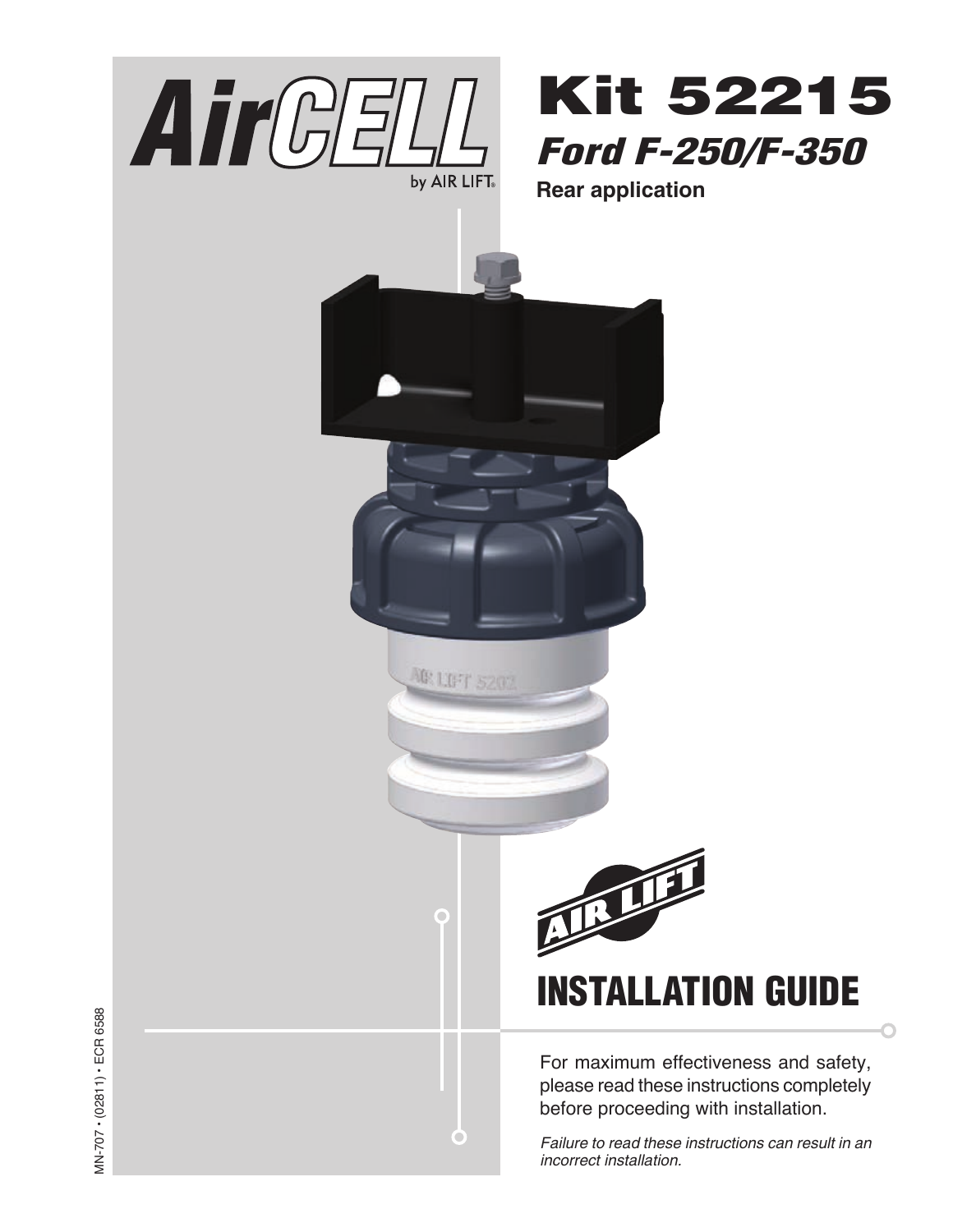

一

| <b>Item</b> | Part # | DescriptionQty |  |
|-------------|--------|----------------|--|
| A           | 52023  |                |  |
| B           | 17253  |                |  |
| C           | 17169  |                |  |
| D           | 18444  |                |  |
| F           | 10911  |                |  |
| F           | 13244  |                |  |
| G           | 07188  |                |  |
| н           | 18435  |                |  |
|             | 18427  |                |  |
| J           | 17107  |                |  |
|             |        |                |  |

### **TOOLS LIST**

Missing or damaged parts? Call Air Lift customer service at (800) 248-0892 for a replacement part.

**BACK**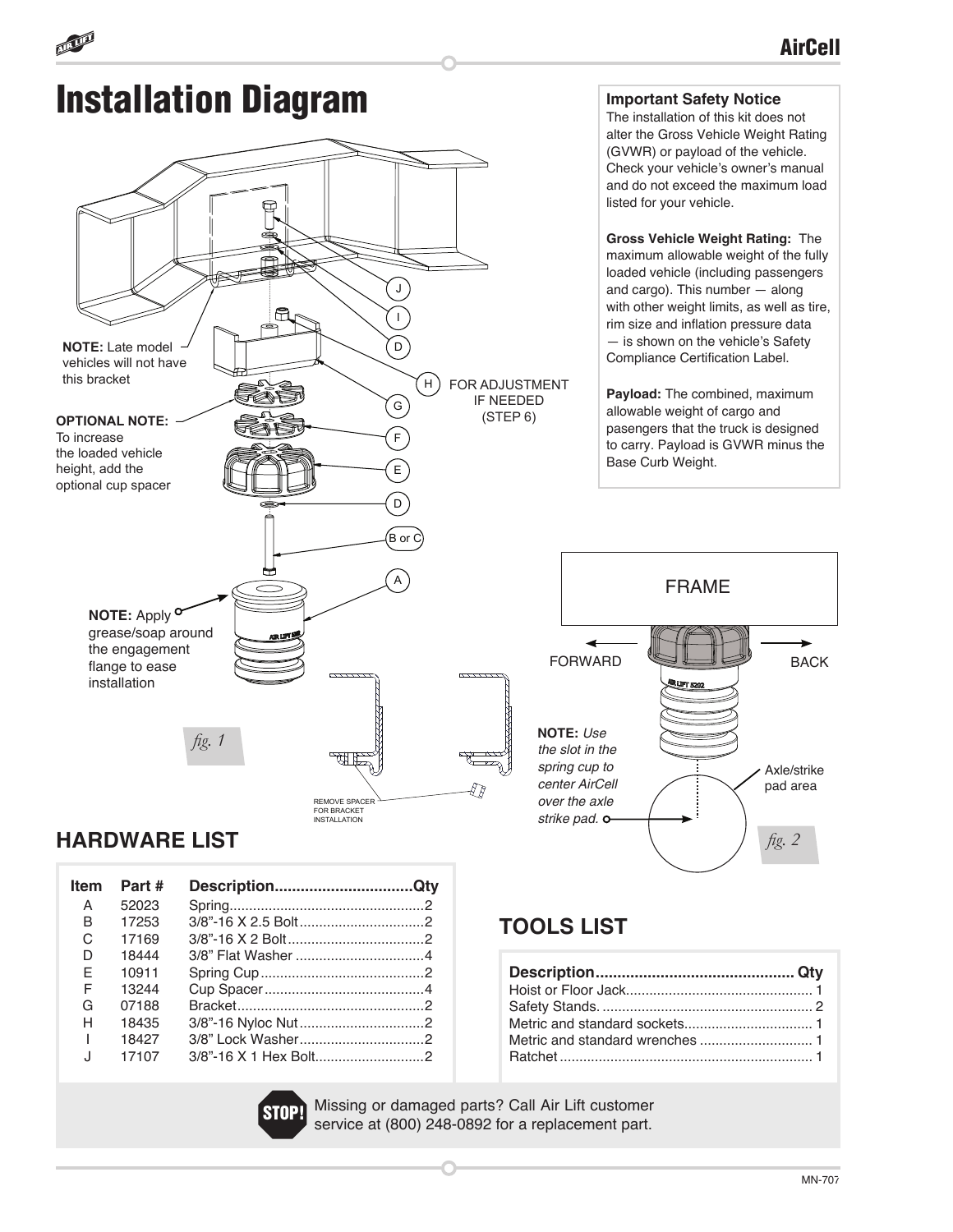

### **ASSEMBLING AND ATTACHING THE SYSTEM**

- 1. Jack up the rear of the vehicle or raise on a hoist. Support the frame with safety stands. Lower the axle of the vehicle until the suspension is fully extended.
- 2. Remove the existing jounce bumper assembly on both sides.
- *'04 and earlier models have a bracket and a spacer under the frame. Remove the spacer that is in between the*  bracket and the frame (fig 1). **NOTE**
	- 3. Assemble the spring cup to the bracket using the 3/8 bolt and flat washer (fig 1).
	- 4. Attach the bracket/spring cup assembly to the vehicle in the hole the stock jounce bumper was previously removed from, using the 3/8 bolt, lock washer and flat washer supplied (fig 1). Torque the mounting bolts to 31 ft/lbs.
	- 5. Insert the spring into the cup. A twisting motion while pushing the spring into the cup will make the installation quicker. Make sure the spring snaps into position into the cup.

**NOTE**

Applying grease or soap around the engagement flange of the spring (A) will help in aiding the spring (A) to "snap" into the spring cup (E).

6. Do a quick check of the alignment. If needed, remove the spring and unbolt the cup from the center mount and by using the holes forward or behind with the 3/8 lock nut supplied, attach the cup for proper alignment. Fine adjustment can be obtained with the slot in the spring cup. (fig 1, 2). Once positioned correctly, torque the hardware to 31 ft/lbs and repeat spring installation.

*You can adjust the loaded height of the vehicle by adding the optional cup spacer between the cup and the*  frame. It will be necessary to use the longer hardware provided to install the cup spacer (see fig 1 note). **OPTIONAL**

## Warranty and Returns Policy

Air Lift Company warrants its products, for the time periods listed below, to the original retail purchaser against manufacturing defects when used on catalog-listed applications on cars, vans, light trucks and motorhomes under normal operating conditions for as long as Air Lift manufactures the product. The warranty does not apply to products that have been improperly applied, improperly installed, used in racing or off-road applications, used for commercial purposes, or which have not been maintained in accordance with installation instructions furnished with all products. The consumer will be responsible for removing (labor charges) the defective product from the vehicle and returning it, transportation costs prepaid, to the dealer from which it was purchased or to Air Lift Company for verification.

Air Lift will repair or replace, at its option, defective products or components. A minimum \$10.00 shipping and handling charge will apply to all warranty claims. Before returning any defective product, you must call Air Lift at (800) 248-0892 in the U.S. and Canada (elsewhere, (517) 322-2144) for a Returned Materials Authorization (RMA) number. Returns to Air Lift can be sent to: Air Lift Company • 2727 Snow Road • Lansing, MI • 48917.

Product failures resulting from abnormal use or misuse are excluded from this warranty. The loss of use of the product, loss of time, inconvenience, commercial loss or consequential damages is not covered. The consumer is responsible for installation/reinstallation (labor charges) of the product. Air Lift Company reserves the right to change the design of any product without assuming any obligation to modify any product previously manufactured.

This warranty gives you specific legal rights and you may also have other rights that vary from state-to-state. Some states do not allow limitations on how long an implied warranty lasts or allow the exclusion or limitation of incidental or consequential damages. The above limitation or exclusion may not apply to you. There are no warranties, expressed or implied including any implied warranties of merchantability and fitness, which extend beyond this warranty period. There are no warranties that extend beyond the description on the face hereof. Seller disclaims the implied warranty of merchantability. (Dated proof of purchase required.)

| Air Lift 1000Lifetime Limited    |  |                     |
|----------------------------------|--|---------------------|
| RideControlLifetime Limited      |  |                     |
|                                  |  |                     |
| LoadLifter 5000*Lifetime Limited |  |                     |
|                                  |  | *formerly SuperDuty |